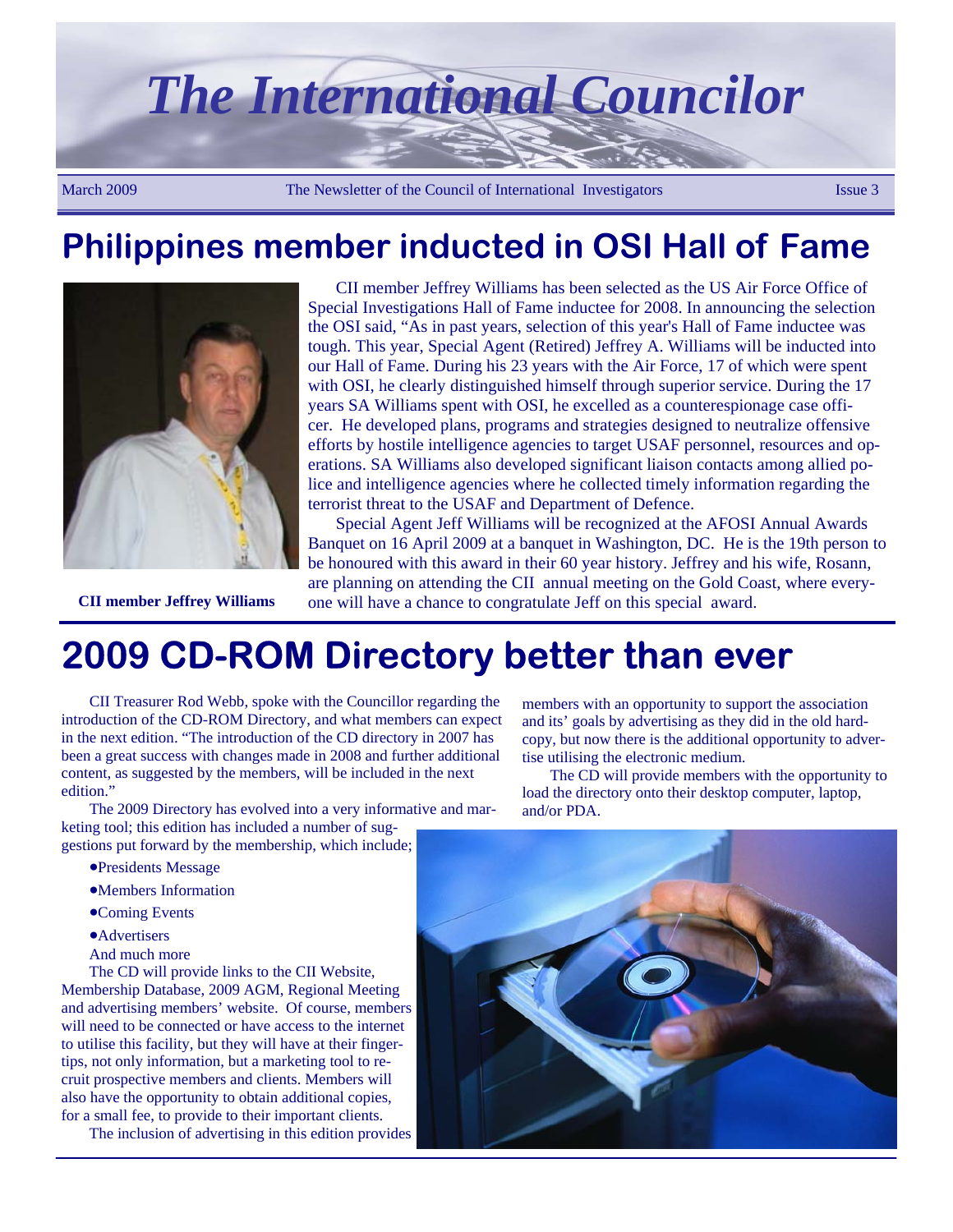I asked several investigators around the world to write a few paragraphs about the special challenges they face while conducting surveillance in their countries; or to describe a special case they've had recently that is very memorable. The point was to learn something from each one of them that we might not be aware of so that when we are talking to our clients we can talk from a knowledge base. I have already printed several of the responses in our February issue and will conclude the story with the remaining responses in this issue.

Rodd Webb has forwarded these comments about surveillance in Western Australia written by John Westall.

"Surveillance in WA can be roughly divided into that conducted by Gov-

ernment agencies and that by the private sector. Nothing unusual there of course and the relevant legislation generally refers to both at a state level. The main piece of legislation regulating surveillance in WA is the Surveillance Devices Act 1998. Not to be confused with the Surveillance Devices Act 2004, which is Commonwealth (i.e. Federal) legislation and concerned only with Commonwealth law enforcement agencies.



It is not common for government law

enforcement agencies to employ or even work with, private sector surveillance operatives in WA. This does occur in other countries, but I am aware of very few instances of its' happening here. In fact the only time I have been involved in such a matter, was when the police complaints department suspected an officer of unlawful activities and asked for, and were given, access to the results of surveillance carried out by my agency on behalf of a commercial client. With of course, that client's full knowledge and approval.

While government agencies tend to be concerned in preventing or detect-



ing serious crime when conducting surveillance, the private sector in WA is largely involved in exposing fraudulent insurance claims for injury. Most of these arise from the mandatory workers' compensation insurance carried by all employers in WA. There is also a market for surveillance of marital or other partners suspected of infidelity, but it is not large and generally regarded as pretty sleazy.

As is always the case, private sector clients expect a surveillance operative to be in several places at once, but are not prepared to pay much for this miracle. As a consequence, surveillance operatives are often part-time or casual employees of an investigation agency, who are called upon when required.

The other aspect of surveillance of course, is that of covert electronic devices, or bugs. Generally speaking it is unlawful in WA to bug a person or premises, without a court warrant. There is evidence that unauthorised surveillance of this nature occurs in WA, but it is not common. Despite that, there is a small, but lucrative market in Electronic Counter Surveillance Measures."

Brett Mikkelson began as a private investigator in Panamá in 1994. He was quick to learn that to do to become a Private Investigator in Panama, you simply have to declare yourself on– no licensing, no rules!

New to the profession and with a lot to learn, this seemed like an advantage for me. I could conduct my investigations as I wished, without anyone monitoring what I did or for whom. This and the fact that as for most PIs starting off, coming up with the money to get an office, make those first basic payments and market for clients was enough of a financial load for me. Shelling out more money for a license was not something I was

Continued on page 6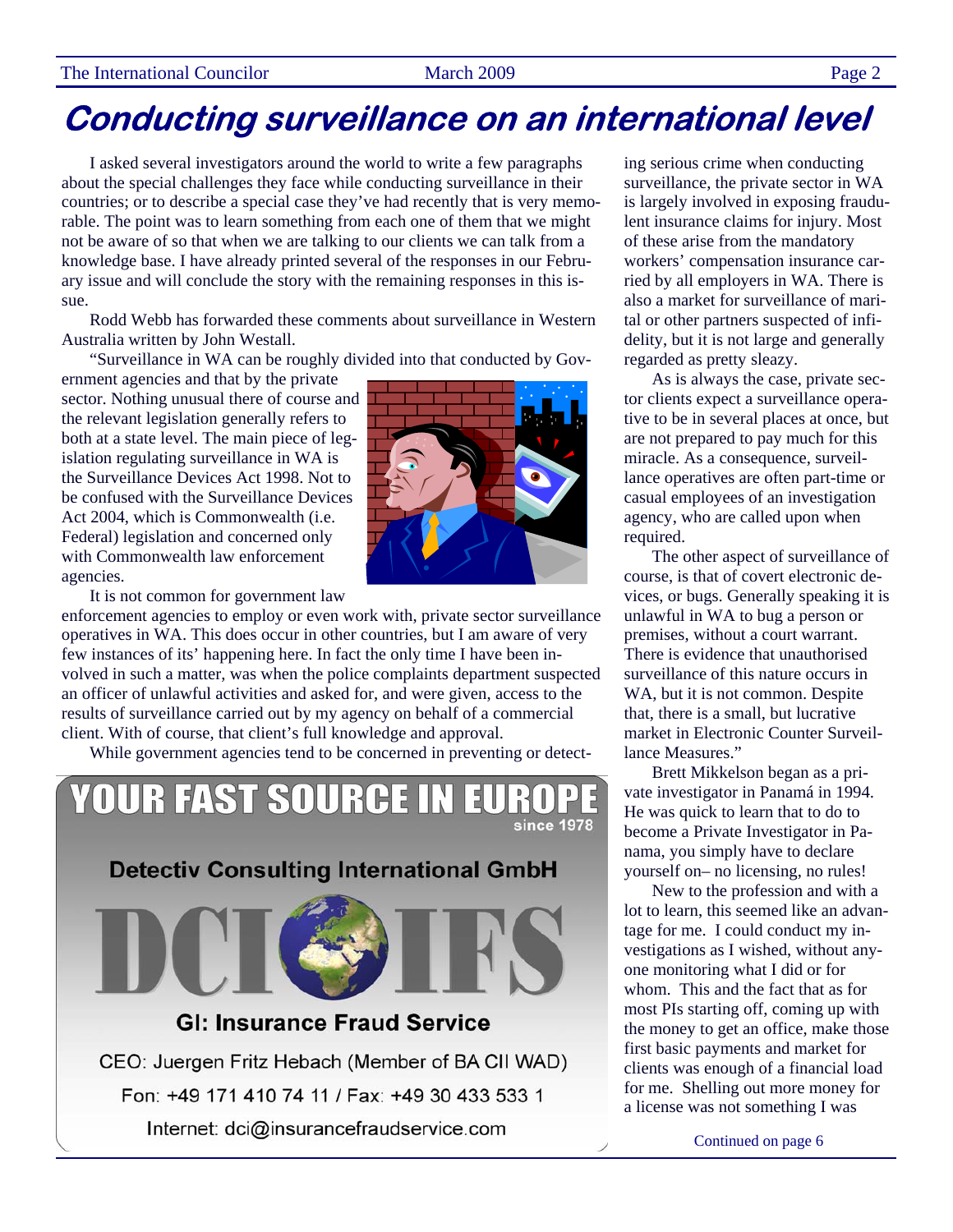Page 3 March 2009 The International Councilor

### **Member's Corner**

Mark Feegel of Feegel & Associates Investigative Solutions, was elected President of the Florida Association of Private Investigators last month!

Alan Marr's beloved stepfather, Leonard Marr, died this afternoon. As many of you know his mother died about a year ago. For all of us who went to Thailand in the February after 911, we will always remember her celebrating her 80th birthday there - as did Walter Atwood.

Please join with us with our prayers and sympathy for Alan, Vicky and their family.

Charles Rahn has sold his business to his associate and long time employee, Oliver Phipps of Orlando. Oliver will carry on the same tradition of providing service to fellow CII members around the world.

Charles will stay on as a consultant and will maintain his membership in CII. For some joyous news, Charles and his lovely fiancée, Jan, who many of you met at the Halifax CII conference this past year, will be married on Saturday, April 18 in West Palm Beach, Florida. They will maintain residences in North Palm Beach, Orlando, and Chicago. I f you need to contact Charles he is available via cell at 407 383 3405 or by email at charles@averyprivateeye.com or crahn@cfl.rr.com.

:

 Ron Troutman of R. P. Troutman & Associates, Inc. in Maryland contacted Joan Beach to advise that his wife's sister, Tonya Pierce, died suddenly this week at the age of 47. She was the Executive Assistant to the Cecil County Sheriff in Maryland. Her husband Gary Pierce and Ron were assigned to the North East Barrack, Maryland State Police for several years. He is a retired Sergeant of the Maryland State Police with 28 years of service. Tonya died suddenly of a brain aneurism while working with her horses - her most favorite hobby.

 Ron thought many of our members on the East Coast would know Gary Pierce as he is well known in law enforcement. Please join with us in offering Ron and his family our prayers and sympathy for the loss of Tonya.

We have just learned that Bill Lowrance's (Regional Director/Mid Atlantic USA) mother, Pauline Lowrance Starnes of Port Gibson, Mississippi just died. Please join with us in offering our prayers and sympathy to Bill and his family.

Joan Beach advised us of the passing of Ponno Kalastree's father, affectionately known as "Tata" to all of his family and friends. Sheila Ponnosamy spoke affectionately of her grandfather. "I was in Australia when I got the news of his passing. I rushed back on time for his funeral on Saturday He was 85. In the last 3 years, he was bed ridden. He was blind for over 20 years, but he remained an independent spirit to the end who never burdened his family. He stayed at his own home with a maid, and extra help and my aunt. I was close to him. I used to take him for his medical checkups and had meals with him. He was my social life. He paid for my surgery a few years back and visited me in hospital even though he was blind.

 Dad being the oldest son was responsible for him after he became bed ridden. He would wait for hours to see the doctor and get my grandfather's medication. Tata had a lovely sendoff. We will miss him but we know he is a better place now. He had dementia in the last year, and he just did not have the quality of life anymore."

................................... Nancy Barber managed to get in some social activities while manning our CII booth at NCISS and she reports the following: "While I was in San Diego, CII member Michael Newman hosted a fabulous dinner for Don Johnson and me at his house where we got to meet his brand new twin baby granddaughters, his first, born to his son, Jose…They are Isabella and Elizabeth and the night of our visit was the first time the babies had been to their home after being sprung from the ICN for their premature birth…

And finally, Walter Atwood has contacted us to ask everyone to amend their contact details for him has he has moved further south to avoid the colder weather and be closer to family. Walter's new contact details are 9831 Del Webb Pkwy #4404, Jacksonville, FL 32256-5816 - ph: 904-363-2995.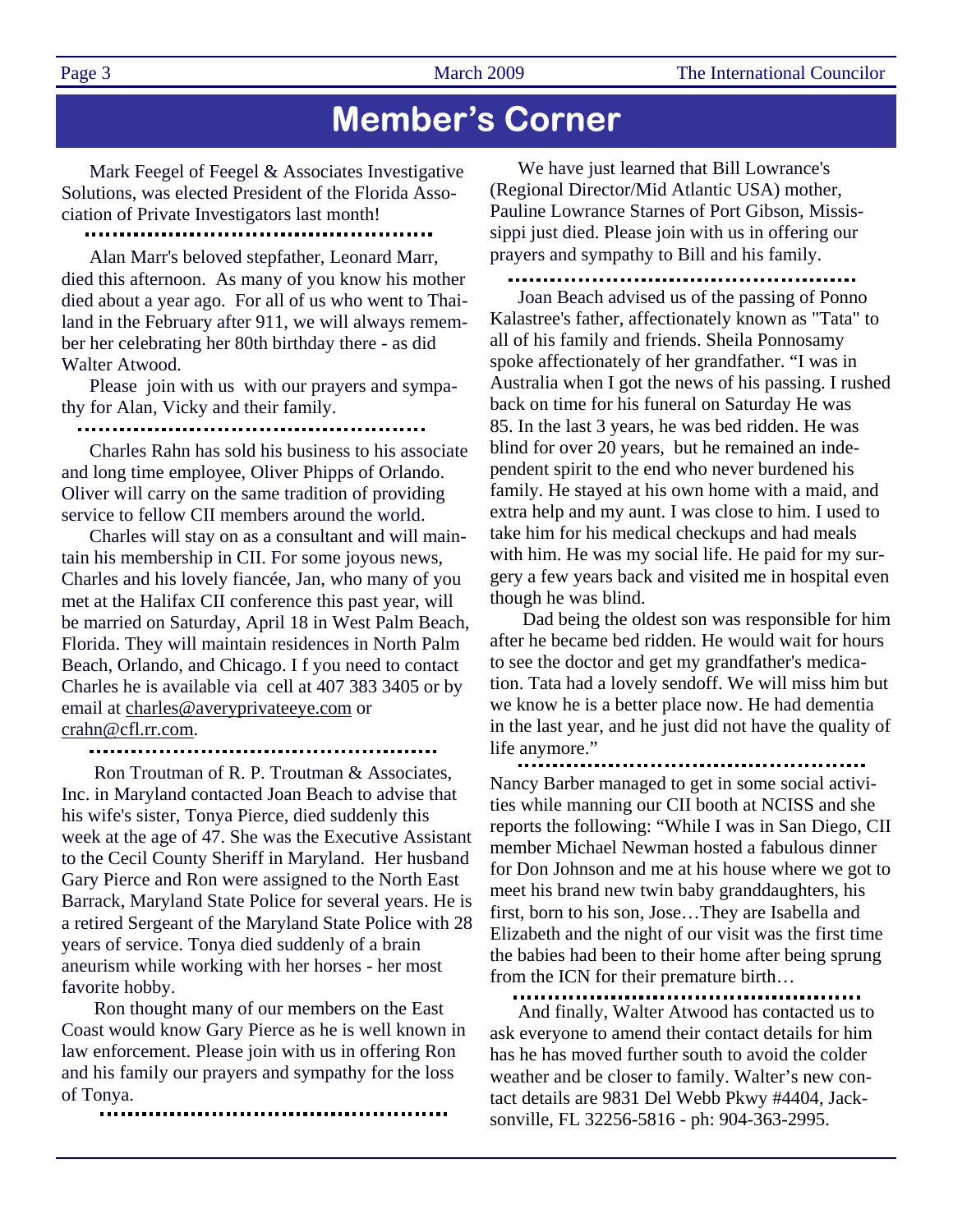#### Continued on page 5

ready to do.

My first cases were mostly due diligence investigations or searching for subjects who did not want to be found. Everything was moving along fine and business was great. When we began conducting surveillances however, we quickly realized how important it is to be a part of a regulated profession with proper licensing and rules to follow. Our first surveillance was going great. The subject was easily located, followed and monitored during the course of 3 days. We had great film and were even able to obtain further information about those the subject had meetings with through skillful pretexts and investigations. It wasn't until the  $4<sup>th</sup>$  day of our surveillance that we ran into trouble. A two-man police foot patrol came upon our vehicle and asked for identification. We gladly offered them our cedula (local Panamanian identification) and my driver's license. Then he asked what we were doing. We explained that we were conducting a surveillance, but did not offer further information about whom or anything else about the particulars of the case. Not impressed and definitely not satisfied, our new companion began asking questions that we felt we should not have to answer, "Who are you following, why, since when, may I search your vehicle…? Wait, that wasn't a question! "Search our vehicle? Why? We're simply doing our job as Private Investigators. Why do you want to search our vehicle?". With that, our new friend had found something more appealing to focus on for the day – namely US!!!

We were quickly escorted without incident to the nearest police substation that they belong to, we called our lawyer and were presented before the Chief Inspector of that particular substation after waiting for 4 hours in a temporary holding cell. The Chief had our cameras on his desk and asked us to play back the film that we had taken. There's no doubt about it, our first surveillance was NOT going well at all. Before meeting with him, I had already weighed out our situation and came to terms with what we were up against. We were American Citizens in a foreign country, being held for suspicious acts against an assumed citizen of Panama with no license (due to the fact that none existed) and no pretext for the "why" we were there. I decided to just be as pleasant and cooperative as humanly possible. I told the chief that I was certain we must have met previously and with a big smile added, it must have been at one of the security conferences held by our office when I worked as military intelligence. "You were MI?", he interrupted. "Yes sir, worked for CID as well from 1990-1994 assisting as a translator in drug related cases." "Do you know Mike soandso

from CID? He's a great friend of mine."… The conversation continued and the chief and I became friends. Our camera was never opened, no further questions asked about what we were doing or who we were investigating. Other than losing our subject for the day, everything turned our just fine. On top of that, we came to an agreement as to what to do for future cases. We agreed that prior to conducting surveillance, we would send the chief inspector a courtesy letter informing him and his substation that we would be working in the area. We would only have to give them the particulars of the investigators used, the vehicles and the times/dates of our presence in his jurisdiction.

From this date forward however, not everything was quite that easy. Every now and again, a different substation would respond negatively to our courtesy letter, or an over zealous foot patrol would still over examine what we were doing. In the end, it has been something that we have lived with and worked hard to control. Recently, since November, 2008, newly proposed legislation has been sent to the local assembly, for further regulation of security companies. Within this new proposal, the government is considering further recognition of private investigators as well as polygraph examiners. This proposal will actually limit our surveillance activities, nearly completely blocking our participation in criminal cases even when surveillance is a must and local law enforcement and/or DA's have no interest in conducting surveillance. We will be able to work on civil investigations. This is just one of our latest battles, but with a sigh of relief, we'll finally have something that sets the standards of our profession in Panama.

And our final word on the subject of conducting international investigations– at least this time around, is from Toine Goorts, of the Netherlands

### **Surveillance on clogs**

How often do people speak about "following a suspect" when they think of the Private Investigators work? In The Netherlands this is not an exception. Of course we all know the work of the investigators is more than that, but it is one of these things hat trigger our imagination.

In the Dutch situation, observation operations can be quite difficult. The social control in the different, often vary closed environments gives us more and more challenges. Nowadays everyone is pinpointed on strange vehicles and people that are roaming the streets in their neighbourhood. The Dutch situation is possibly more difficult than other countries. Streets are narrow and al-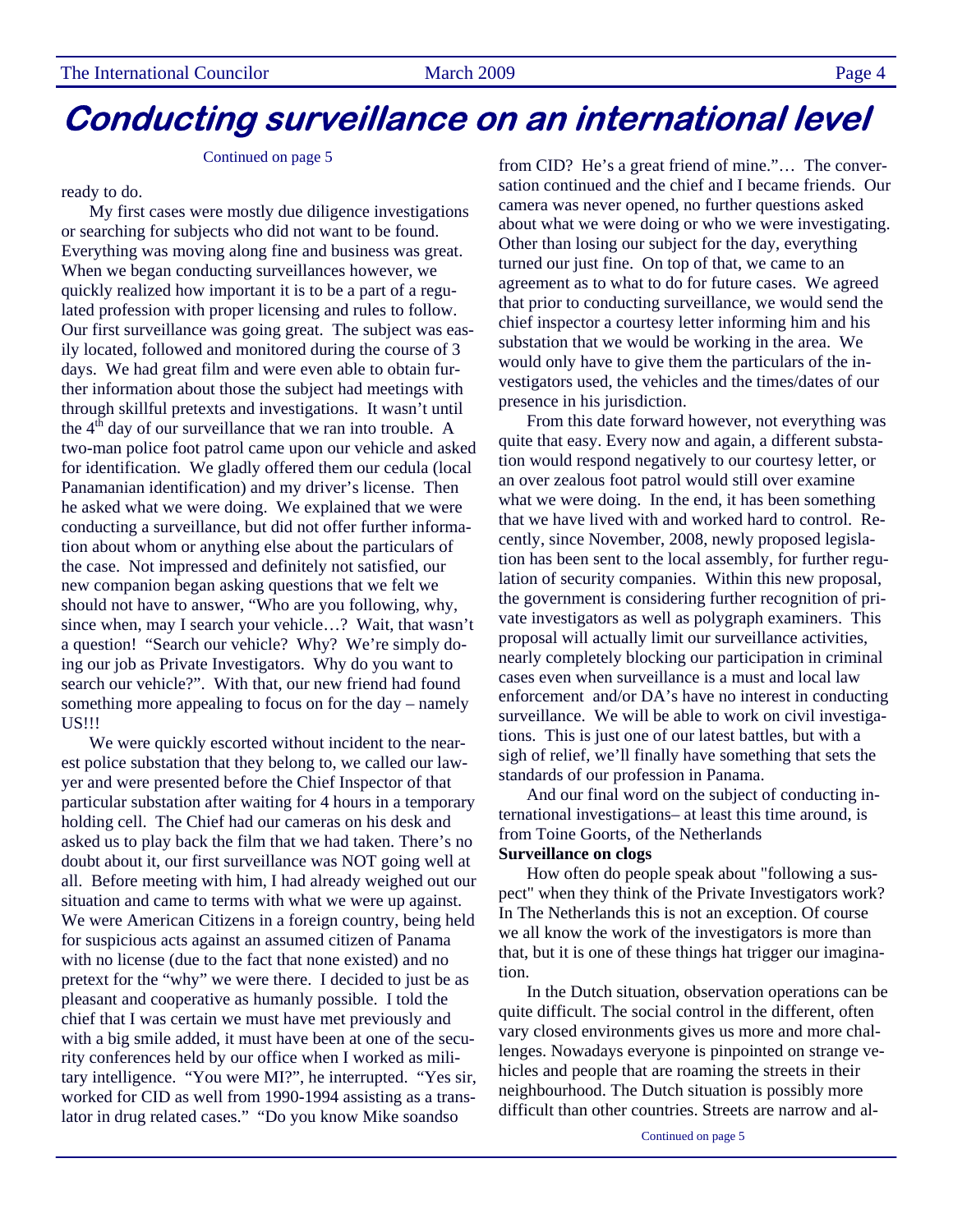#### Continued from page 4

most at every corner of the street traffic lights are situated. The Dutch love the lights in the streets which gives the operators difficulties to hide in the dark. On top of that we still have a lot of road crossings instead of the more easy roundabouts.

Surveillance work done by private investigators often concern Insurance Fraud. Our surveillance operators are specialised in this kind of work. In the lowlands the estimated (insurance) fraud percentage is about 10%. Now, in times of economic downfall we more and more get to work on cases where people - from employees to directors - claim an inability to work and therefore want to get compensated. People that have these contracts get paid until they reach the age of their pension. It is not forbidden to engage more than 1 policy and so you can get paid a nice sum of money. Of course when the inability forces men to stay at home and not having a change to earn the money by working, people are entitled to receive the insurance

money. Sadly a number of cases seem to be fraudulous. Whenever insurance companies suspect a client to deceive the company they can choose to have a private investigator to look into this matter. In this case we as an investigative company have to be sure that observation is the appropriate step to take. Before the operators can start the surveillance every other method of investigation has to be considered. In the Netherlands the Privacy Regulations are strict. In the Netherlands investigative companies decided to use a privacy code.

### **Observation**

#### **General**

Observation takes place if a person's conduct or matters needing to be known cannot, for reasons derived from the tactics of the investigation, be the subject of questions put to the person under investigation or to a third party. Observation may be supported using technical auxiliary devices (e.g. cameras or location-finding equipment (e.g. GPS

Continued on page 6

# **CII joins hands with NCISS organization**

*By Nancy Barber*  The Council of International Investigators recognizes the wave of privacy laws imposed in a patchwork quilt of international legislation presents another challenge to those of us working in the international forum. To that end, CII's board recently voted to join three organizations dedicated to monitoring both pending legislation as well as lobbying on our behalf in the United States, Canada and the European

Union.

**Francine Koehler, right, was recently re-elected President of NCISS, and is congratulated by CII 1st VP Nancy Barber.** 

latory activities affecting the investigation and security industry. It assists, advises, informs and lobbies legislative contacts regarding developing U.S. legislation. NCISS is also dedicated to educating its members and the public in the advancement, improvement and uses of investigation and security services. NCISS held its  $34<sup>th</sup>$  Annual Conference in San Diego, California USA from March 9 – 11, 2009. At that time, they voted to accept international mem-

dedicated to monitoring U.S. legislative and regu-

The National Council of Investigators and Security Specialists (NCISS) is a US based organization

ber organizations. The Council of International Investigators was the first international organization to join

Continued on page 9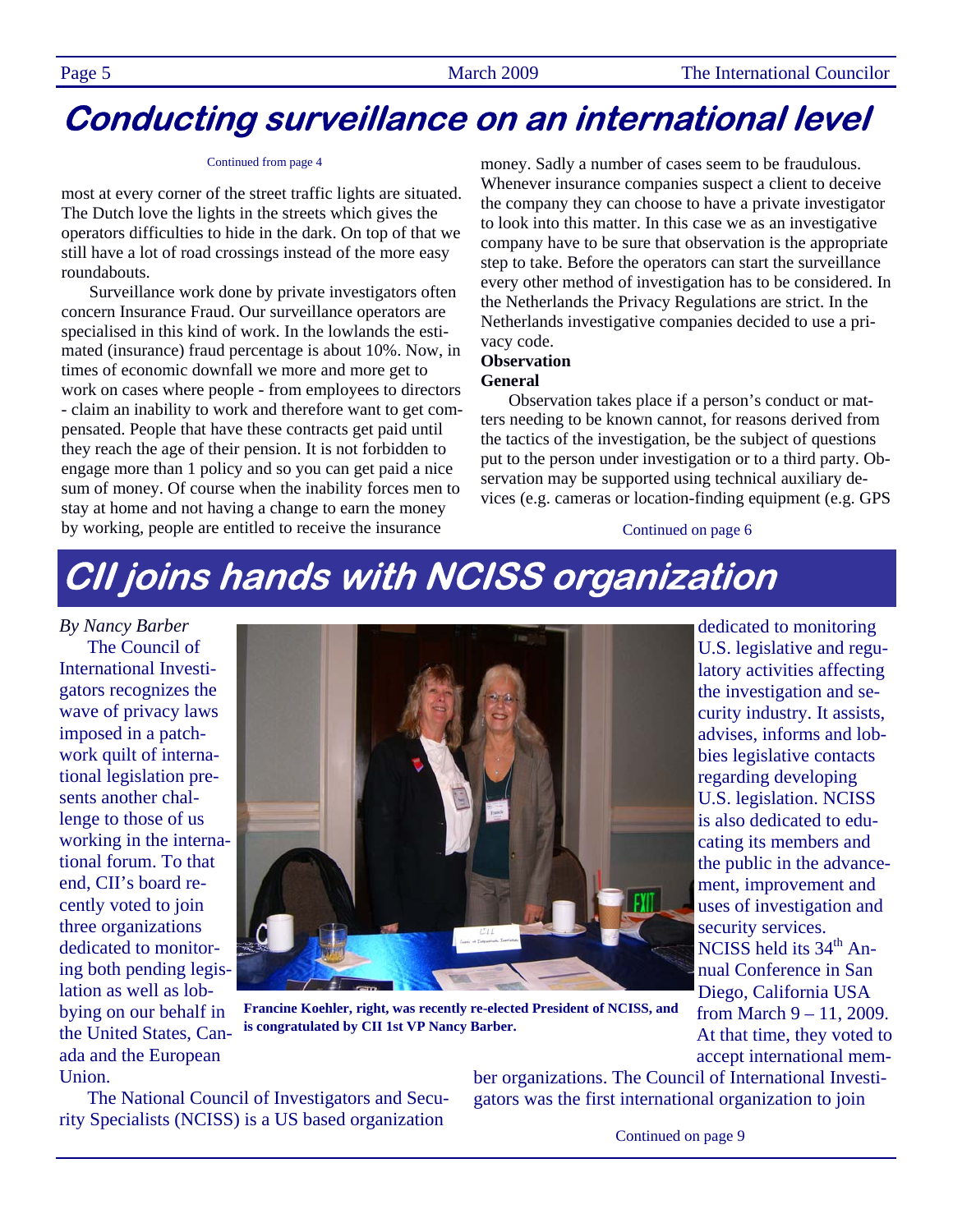#### Continued from page 5

equipment when shadowing vehicles). Rules applying to the industry

1. The more observation is conducted in the public domain, the less readily it shall be deemed a breach of privacy and observation shall in principle be permissible.

2. If observation – even in the public domain - is of a lengthy and systematic character (dynamic surveillance) observation shall only be permissible under exceptional circumstance.

3. The private investigation agency industry shall refrain from undertaking observation in circumstances where these persons are in a situation in which the should not suffer any restrictions on their ability to be free of restraints.

4. In matters of observation, a report shall limit itself to observations of that conduct relevant to the client.

### **Clandestine observation by using cameras General**

In appropriate cases concealed cameras are deployed if the conduct of a person or persons under observation needs to be recorded and/or where certainty is required in terms of the identity of a suspected criminal or criminals who were behaving unlawfully, in such fashion as to permit the client of the private investigation agency industry to take measures with respect to the person or

persons under observation.

The deployment of a concealed camera shall require the taking of especial care because a concealed camera can readily lead to a breach of a person's private life.

### **Rules applying to the industry**

1. Using a concealed camera shall take place only on an incidental basis where such be necessary for furnishing evidence that a person is, or has been, guilty of conduct that is seriously reprehensible and/or criminal.

2. If there exist less invasive techniques of investigation to bring the reprehensible and/or criminal conduct in question to light, these shall be applied.

3. Situations in which persons have the justified expectation they may consider themselves free of restraint shall be avoided.

4. Camera usage shall be as tightly oriented as possible.

- 5. The period of camera use shall be limited.
- 6. Abuse of the pictures shall not be tolerated.

7. The pictures recorded by the camera shall form the subject of an evaluation with the person under investigation, if the pictures make that desirable and use of the material is contemplated in proceedings, legal or otherwise, such to the extent that the interest of the investigation shall so permit.

8. Information not found relevant shall be destroyed.

*This Code has been drawn up by the Dutch industrywide organisation representing the security and detective* 

*agency businesses (VPB), in consultation with government. At the VPB's request, the DPA has reviewed this Code and stated subsequently (13 January 2004) that, in the light of special conditions applying to the private investigation industry, the rules incorporated into the Code constitute a proper extension of the WPB statute and of other statutory provisions governing personal data processing. The DPA declaration was published in the Government.* 

*The Minister of Justice then declared the Code mandatory for all detective agencies requiring a licence to practice under the Private Security and Detective Agencies Regulations (Rpbr3). In a new article, 23a, under a new paragraph 11a, entitled Detective Agencies – Special Provi-*

*sions, it was laid down that a detective agency shall draw up a code of (privacy) conduct consistent with the model appended to the Regulations, the terms of that model being those of this Code.* 

*\*\* Courtesy of the VPB \*\*\** 

With these regulations in mind we still can carry out our surveillance operations. Of course sometimes agencies are tempted to stretch the rules a bit but if things go to court they most certainly will not only lose the case but also the client. Over here we live in a liberal country famous for its tulips, and clogs. We want to be more famous for our drive to give everyone his or her personal space and a certainty want that their privacy will not be trampled.

This means that the most serious and processional investigative agencies will always explain Privacy Regulations in the Netherlands to you before starting the surveillance operations.

If you want to know more about the (im)possibilities of surveillance work in the Netherlands, feel free to contact us.

**So that's a wrap on conducting international surveillance investigations— next month we are going to start to look at conducting due diligence internationally—what are the laws in your area; is there something the rest of us need to know when we are asking for this type of work in your country, and of course, any good stories you have to tell about a great case or a case gone wild!** 

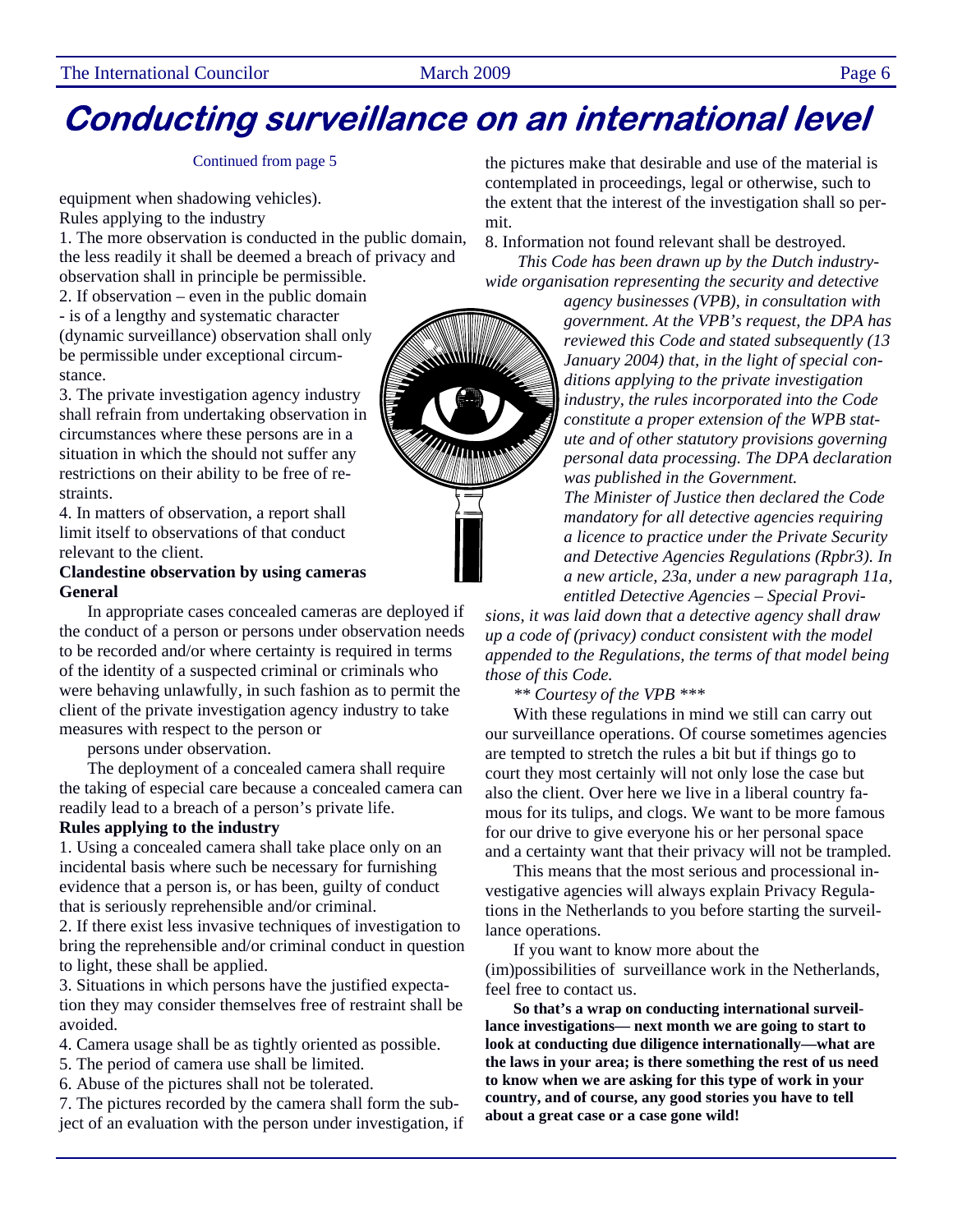### **London hosts CII European regional meeting May 8-10**

#### *By Alan Marr*

Welcome to London! Vicki and I are aware that many of you will have visited London before, so this conference is different. We are going to show you parts that you may never have visited before.

There are so many hotels in London, of various quality, cost and locations, that you will find good deals at the moment. The choice is yours. Basically we will be in the West End area, post codes SW1, W1 and WC1. Any problems contact me. This is the plan – investigating, networking and enjoying London.

#### **Friday, 8th May**

5.30pm meet at "The Liberty Bounds", 15 Trinity Square, EC3N 4AA. It is a J D Wetherspoons pub opposite the Tower of London. (Nearest underground Tower Hill, as you exit look right and it is over the other side of the gardens).

At 6pm we will be escorted to the Whitechapel area for a walking tour of the famous "Jack the Ripper" murder scenes of 1888. Our tour guide is an ex detective superintendent from New Scotland Yard (He is also an official



London tour guide). The walk is about 2 miles and takes about 2 hours. See if you can identify the real "Jack the Ripper." See www.met.police.uk/ history/ripper.htm We end the tour in Brick Lane which is famous for its 50 restaurants, Indian, Bengali and Bangladeshi. You don't have to have a hot curry; there are mild ones and vegetarian dishes. The cost and choice is yours. **Saturday, 9th May** At 9.30am we meet at Westminster Pier, opposite Big Ben. We catch the 10am City Cruise ferry through the heart of London to Greenwich. Don't be late and miss it.

It takes about 75 minutes. Refreshments are available. We arrive at Greenwich at about 11.15am and are met by our own tour guides and we visit the Old Royal Naval College. This is the birthplace of Queen Elizabeth1 and a favourite of King Henry VIII. The tour takes 2 hours finishing in the original skittles alley, where we can have a challenge match! See www.oldroyalnavalcollege.org

There is quite a lot going on at the College today, Royal Naval helicopters are demonstrating sea rescues, hot air balloons and a visiting tall ship is berthed there. We are



now ready for lunch and there are a number of traditional English pubs nearby, as is the fascinating Greenwich Village. Sorry New Yorkers we had one earlier! See www.greenwhich.gov.uk/tourism Lunch is at your cost. Within walking distance is the Greenwhich Observatory where East meets West. You can stand astride the zero degree longitude line with one foot in the West and the other in the East. Your ferry ticket will enable you to return to Westminster Pier on any of the scheduled City Cruise ferries when you have had enough.

At 7.30pm we gather at Dolada Restaurant, 13 Albemarle Street, Mayfair, W1S 4HJ. Opposite the Ritz hotel. See www.dolada.co.uk Our conference meal has been ordered, including wine or soft drinks. Let me know if vegetarian meals are required. Dress code is smart casual, gentlemen - no jeans, no shorts and no ties. **Sunday, 10th May** 

10am meet at Notting Hill Gate underground station for a free walking tour of Portobello Road, street antiques market. Be aware that pickpockets operate in these types of markets. See www.londontourist.org/markets.html

11am meet back at Notting Hill underground to transfer by train to Knightsbridge where you can visit the famous Harrods store, which includes a shrine to Princess Diana and Dodi. Don't miss the fish display in the Food Hall. Our conference comes to an end and there are many eating places in Knightsbridge. You are 10 minutes walk from the Natural History Museum, Science Museum and the Victoria and Albert Museum. They are all next to each other. By now I hope I have given you a different tour of London, where Vicki and I were proud to serve for over 30 years. We will be with you all the time to answer your questions and generally help out. My mobile number is 07831.549786. and Vicki's is 07939274722.

#### **The bottom line**

Complete package is £90 sterling each in cash when we start. The meal only is £66 again in cash, which includes the service charge and drinks.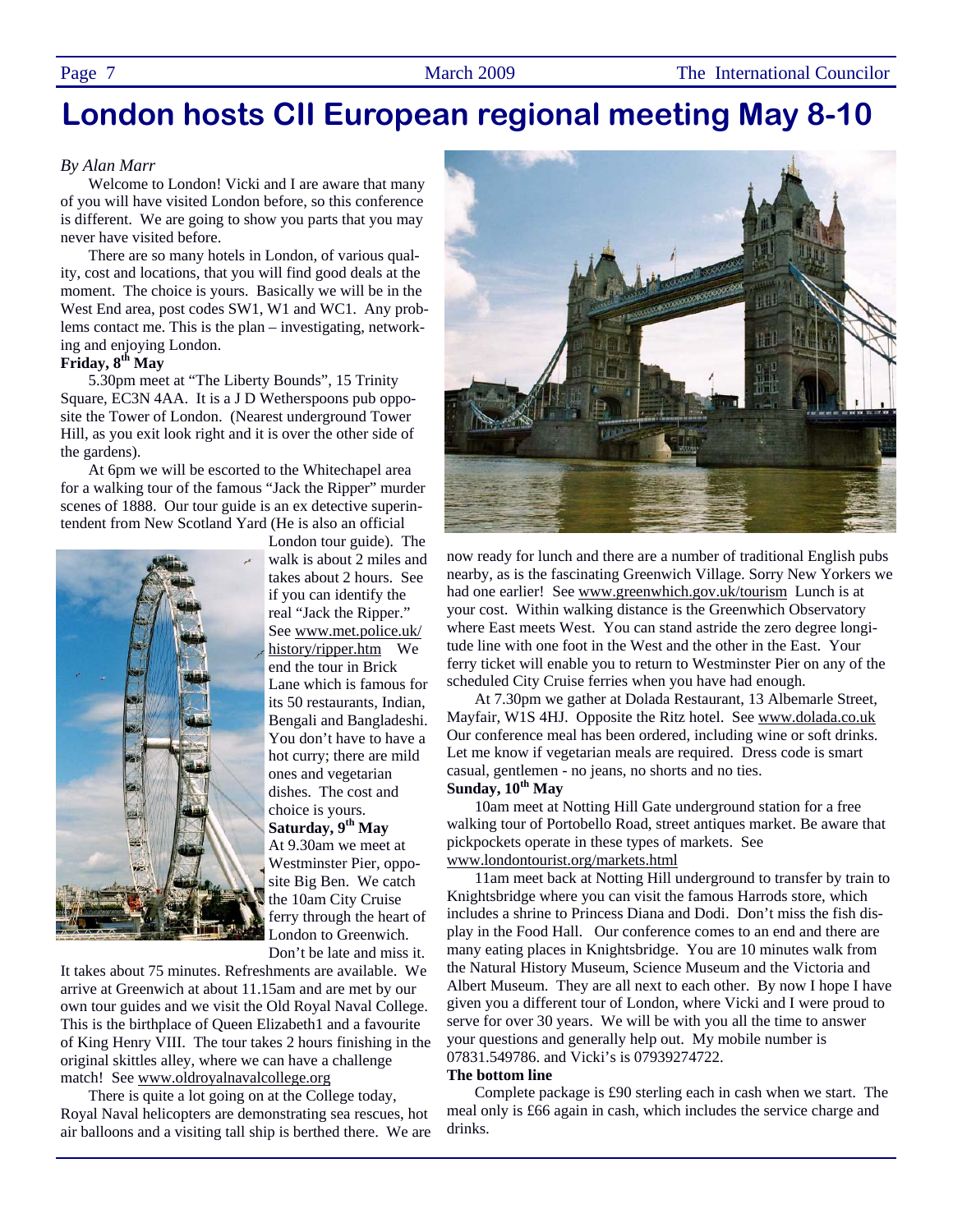### The International Councilor March 2009 March 2009 Page 8

### **CII family mourns passing of a dearly loved "POD"**

### *Reprinted from the Enniscorthy and District Echo*

THE DEATH has taken place of a member of one of Co. Wexford's greatest-ever sporting clans, following the passing at the weekend of John Rackard, Caim, who himself was an astute businessman who ran a successful general grocery business for over half a century.

In his 81st year, he had been in ill-health for a number of months, and died in St. James' Hospital in Dublin on Saturday. His remains will repose at his residence from 12 noon on Thursday before being moved to St. John the Baptist Church, Caim, at 7 p.m. While brothers All-Ireland champs legendary trio of Nickey, Bobbie and Billy, and to a lesser extent Jimmy,

made their names on the hurling scene, John, also a six-footer, remained content away from the playing fields, though of course he following Wexford teams with a great passion.

Nickey, Bobbie and Jimmy and sisters Essie Murphy and Sally Gilhooley predeceased him, and he is survived by brother Billy and sisters Rita Murray, Dublin, and Molly Cullen, Courtown, all members of the family of the late Bob and Anastasia (née Doran).

The chief mourners of John are his wife, Nuala, sons, Robert, William and John and daughters, Annette and Finoula, along with other relatives, to whom sympathy is extended. John was a quiet and easy-going individual, whose great love of horseracing was known to all.

Along with good friends like Derek Nally and Michael Bennett, John travelled to many racecourses throughout Ireland, and also to meetings in Britain. His grocery, pub and hardware business in Caim proved a focal point of local life, and his



**Left to right: John Rackard, Mel Copeland and John's good friend Derek Nally, at the CII AGM in Chicago, 2007.** 



**Jim Kirby left, with John Rackard dressed in "hurling" gear at the CII AGM in Portugal.** 

passing is deeply regretted by his community and many friends. —R.I.P.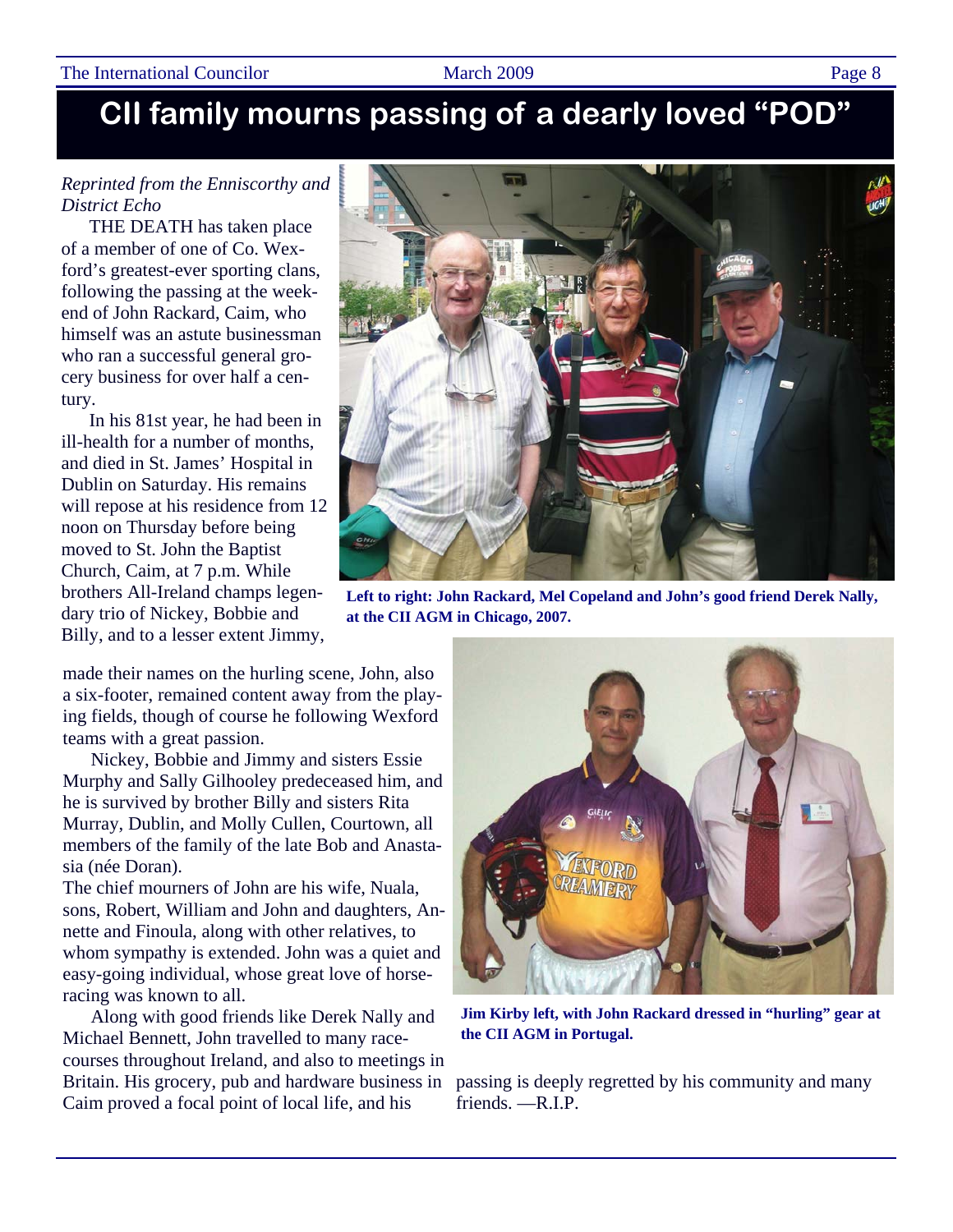### **Historic Cosmos Club site for CII regional meeting**

Robert Kresson and his wife Dr. Eva Szigethy, William (Bill) Lowrance, Regional Directors for the East Coast are hosting a CII dinner at the Cosmos Club, 2121 Massachusetts Avenue, N.W., Washington, DC on Friday, April 17, 2009 at 6 p.m.

 We welcome all CII members, their guests and families to this special spring event. Please contact Joan M. Beach at Joanmbeach@aol.com for further details. The current home of the Cosmos was built in 1873 but the club did not occupy the building until 1952.



# **CII joins hands with NCISS organization**

Continued from page 5

NCISS and our application and check was presented to NCISS President Francie Koehler, a CII member, at the conference. Our thanks go to Francie Koehler for not only her diligent work at NCISS but her support of CII at the NCISS conference. CII hosted table, had advertising banners in the conference brochure and well as in the speaker room and hosted a continental breakfast.

Also, our congratulations go to Francie Koehler for her election to a second term as NCISS president. She will be one of our speakers at the Privacy Panel at the AGM in Australia this year. Others joining the panel will be Ponno Kalastree, Jack Chu and Brian King. We also will have a representative from the Australian Privacy Commissioner's Office as a speaker.

Thanks to all of the CII promotion at the NCISS conference, I am happy to report that we also were successful in networking with NCISS members regarding both CII membership and our upcoming AGM conference in Australia.

There were many CII members in attendance at the conference. One of the NCISS regional directorat-large, Jim Carino, who is also a CII member, was appointed as the liaison for NCISS individual international members. Jim Carino was awarded the NCISS Duffy Award. This award is named for John

Duffy who was a leader not only for NCISS but CII. He was one of the founding fathers of CII – President in 1967; Board Chairman in 1968 and the second person awarded CII's International Investigator of the Year award (IIOTY). His firm, Per Mar Security has been a leader in the security and alarm fields for over 50 years. The current president, Mike Duffy has been a CII member since 1971 and it was good to see him again at the NCISS conference.

CII member Steve Kirby was also in attendance at the NCISS conference and is a NCISS board member. His father, Edward Kirby, was president of CII in 1979 and Steve Kirby was president of CII in 1996. Steve Kirby is the only CII member to have been awarded the CII IIOY award twice.

CII member Linda Montgomery was also in attendance at the NCISS conference and is currently a regional director for NCISS. Linda Montgomery was CII president in 2000.

I would like to thank all of the CII members in attendance at the NCISS conference who helped out with the CII table and promoting CII.

CII is very much looking forward to networking with our sister organizations regarding our profession's well being in an age where privacy legislation could seriously impair our ability to provide the best information available for our clients and their interests.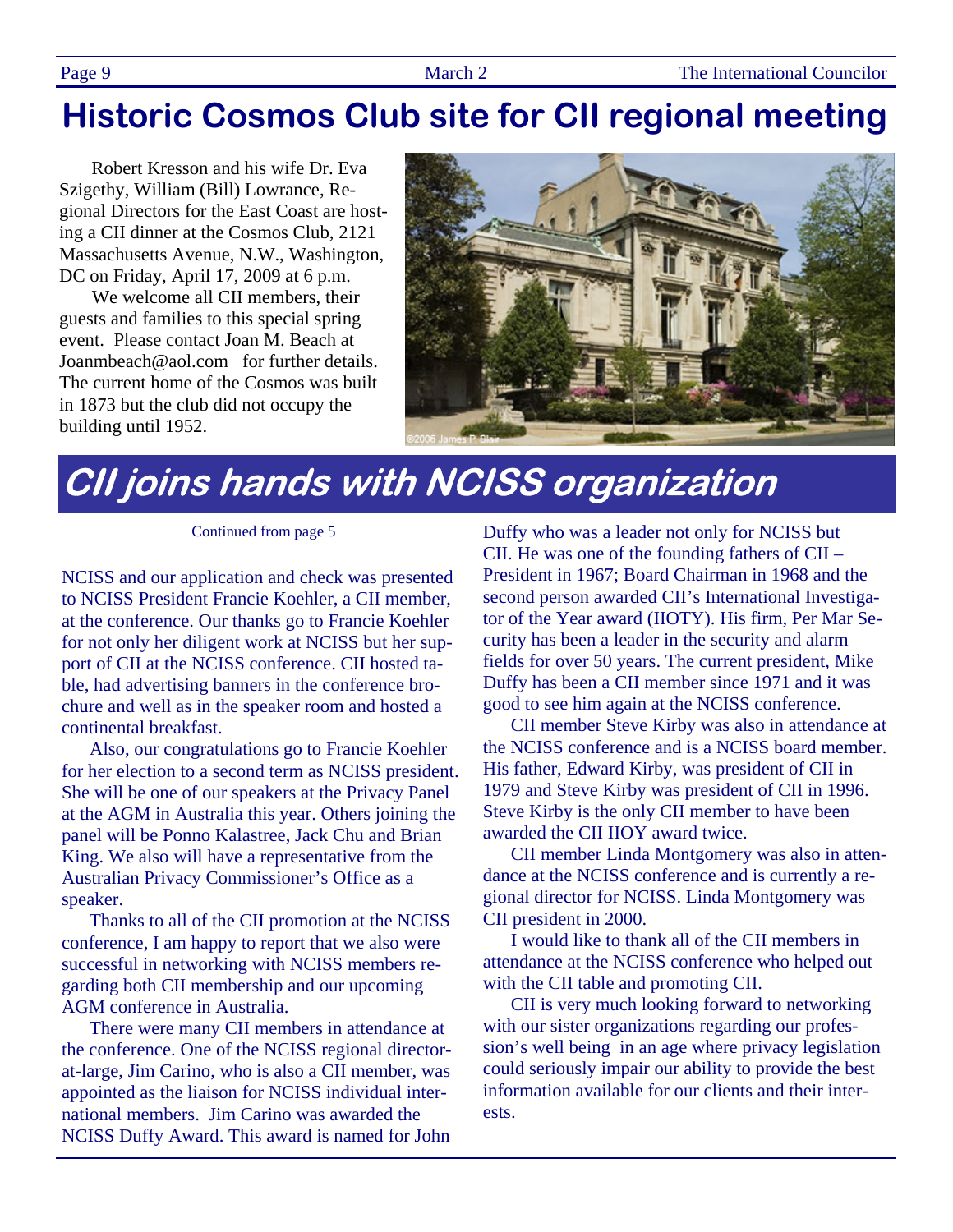# **CII Welcomes Our Mates To AUSTRALIA**



**SEMINARS and SPEAKERS** 

- Technology and the Internet  $\bullet$
- Privacy and Investigations
- **Continuing Education**
- Security & Global Investigations



Register at http://ciiagm.com Questions, no worry mate. Contact: Rod Webb (in Australia), rtw@mwacorporate.com.au or Nancy Barber (in the USA), nickbk@aol.com

- The 2009 AGM will be held in beautiful Surfers Paradise Australia (The Gold Coast of Australia)
- September 1 through September 5, 2009
- Stay at the Surfer's Paradise Marriot Resort
	- Exciting parks and tours
	- Luxurious day spas
	- **Excellent golf courses**

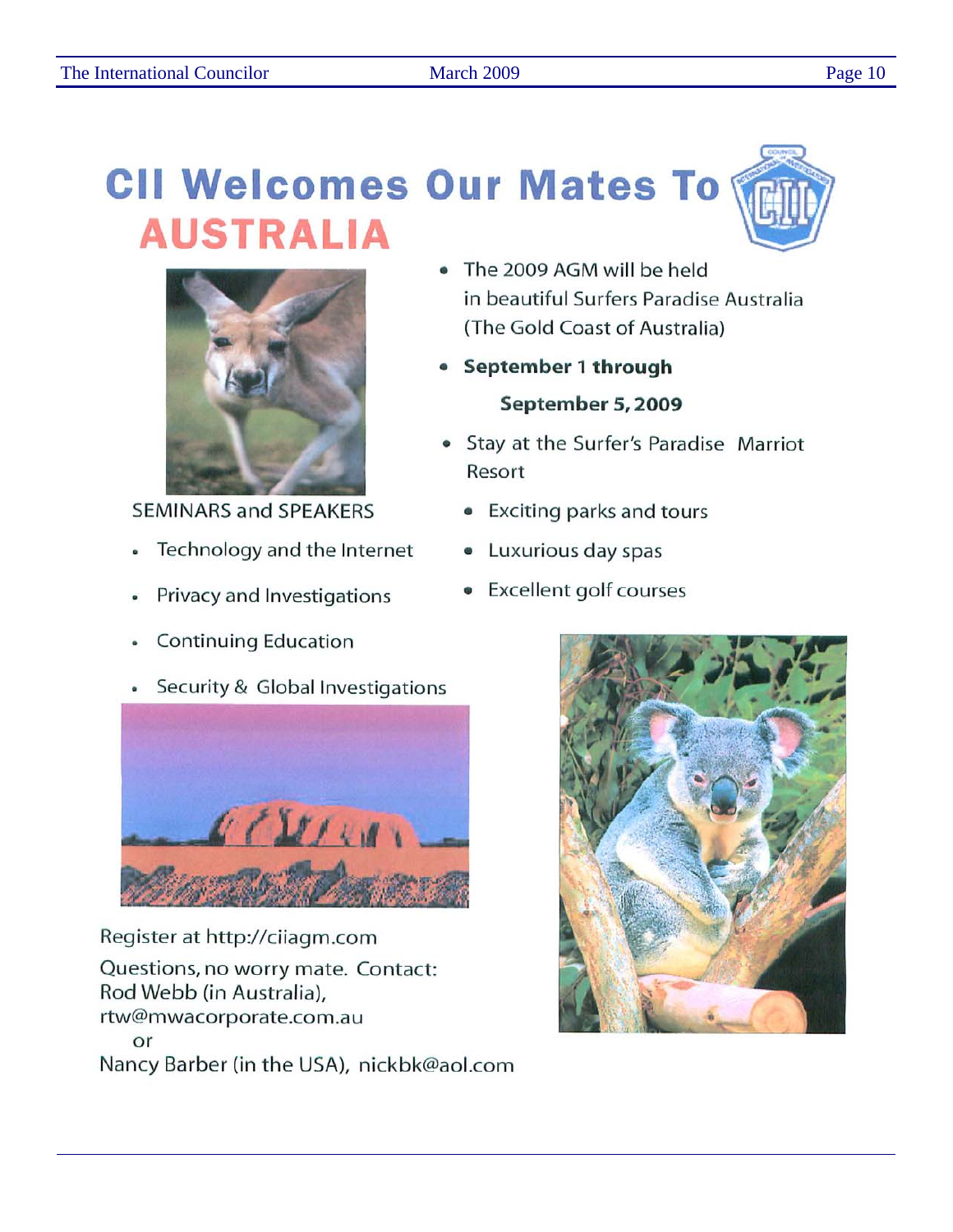Page 11 March 2009 The International Councilor

## **Regional Directors 2008-2009**

| 01 CANADA EAST                                    | <b>Trish Dehmel</b>                         | tdehmel@csilimited.com            |  |  |  |  |
|---------------------------------------------------|---------------------------------------------|-----------------------------------|--|--|--|--|
| 02 CANADA CENTRAL                                 | <b>Brian King</b>                           | bking@king-reed.com               |  |  |  |  |
| 03 CANADA WEST                                    | ken.cahoon@canproglobal.com<br>Ken Cahoon   |                                   |  |  |  |  |
| 04 USA NORTHEAST                                  | <b>Robert Kresson</b>                       | bk@empireinv.com                  |  |  |  |  |
| 05 USA SOUTHWEST                                  | <b>William Lowrance</b>                     | wblowrance@verizon.net            |  |  |  |  |
| 06 GREAT LAKES                                    | <b>Glenn Eiden</b>                          | geiden@comcast.net                |  |  |  |  |
| 07 USA CENTRAL                                    | <b>Jim Sweeney</b>                          | $\lim @$ sweeneyinc.com           |  |  |  |  |
| 08 USA WEST                                       | Paneen Allen                                | paneenallen@msn.com               |  |  |  |  |
| 09 AUSTRIA, HUNGARY, SWITZERLAND,<br><b>ITALY</b> | <b>Bernard Maier</b>                        | office@bm-investigations.at       |  |  |  |  |
| 10 NETHERLANDS,<br><b>BENELUX COUNTRIES</b>       | <b>Eddy Sigrist</b>                         | esigrist@aristeed.com             |  |  |  |  |
| 11 CARIBBEAN, SOUTH AMERICA                       | Maurice C. Amres                            | geb@solutions2000.net             |  |  |  |  |
| 12 CENTRAL AMERICA                                | Seth Derish                                 | seth@privateeyes.com              |  |  |  |  |
| 13 IRELAND, N IRELAND                             | Alan Marr                                   | alan-marr@jigsawservices.co.uk    |  |  |  |  |
| 14 SCOTLAND, ENGLAND                              | Alan Marr                                   | alan-marr@jigsawservices.co.uk    |  |  |  |  |
| 15 SPAIN & PORTUGAL                               | Alan Marr                                   | alan-marr@jigsawservices.co.uk    |  |  |  |  |
| 16 FRANCE                                         | Joel Auribault                              | ira@agence-investigations.com     |  |  |  |  |
| 17 SCANDINAVIA                                    | <b>Gard Westbye</b>                         | post@ope.no                       |  |  |  |  |
| 18 BELGIUM                                        | Michel de Kort                              | mdk@dekort-partners.be            |  |  |  |  |
| 19 GERMANY, E. EUROPE                             | Jurgen F. Hebach                            | fritz.cii-berlin@web.de           |  |  |  |  |
| 20 ISRAEL                                         | Jacob Lapid                                 | lapidim@bezeqint.net              |  |  |  |  |
| 21 INDIA                                          | Pawanjit Ahluwalia                          | pawan@premiershield.net           |  |  |  |  |
| 22 SINGAPORE, SE ASIA, VIETNAM                    | Ponno Kalastree                             | p.kalastree@mainguard-intl.com.sg |  |  |  |  |
| 23 HONG KONG, KOREA                               | Li Fuk Ki                                   | lifk@biznetvigator.com            |  |  |  |  |
| 24 CHINA                                          | Hai Yang                                    | cn@sbcs.com.cn                    |  |  |  |  |
| 25 JAPAN                                          | Kenji Ohara                                 | mission@olive.ocn.ne.jp           |  |  |  |  |
| 26 AUSTRALIA, NEW ZEALAND                         | Rodney Webb                                 | <u>rtw@mwacorporate.com.au</u>    |  |  |  |  |
| 27 ALBANIA, GREECE, TURKEY, CYPRUS                | Alan Marr<br>alan-marr@jigsawservices.co.uk |                                   |  |  |  |  |
| 28 NORTH AFRICA                                   | Alan Marr<br>alan-marr@jigsawservices.co.uk |                                   |  |  |  |  |
| 29 CENTRAL AFRICA                                 | Alan Marr                                   | alan-marr@jigsawservices.co.uk    |  |  |  |  |
| 30 SOUTH AFRICA                                   | Peter Grant                                 | petergrant@criskinternational.com |  |  |  |  |

### **GET INVOLVED — BE A DIRECTOR FOR YOUR AREA**